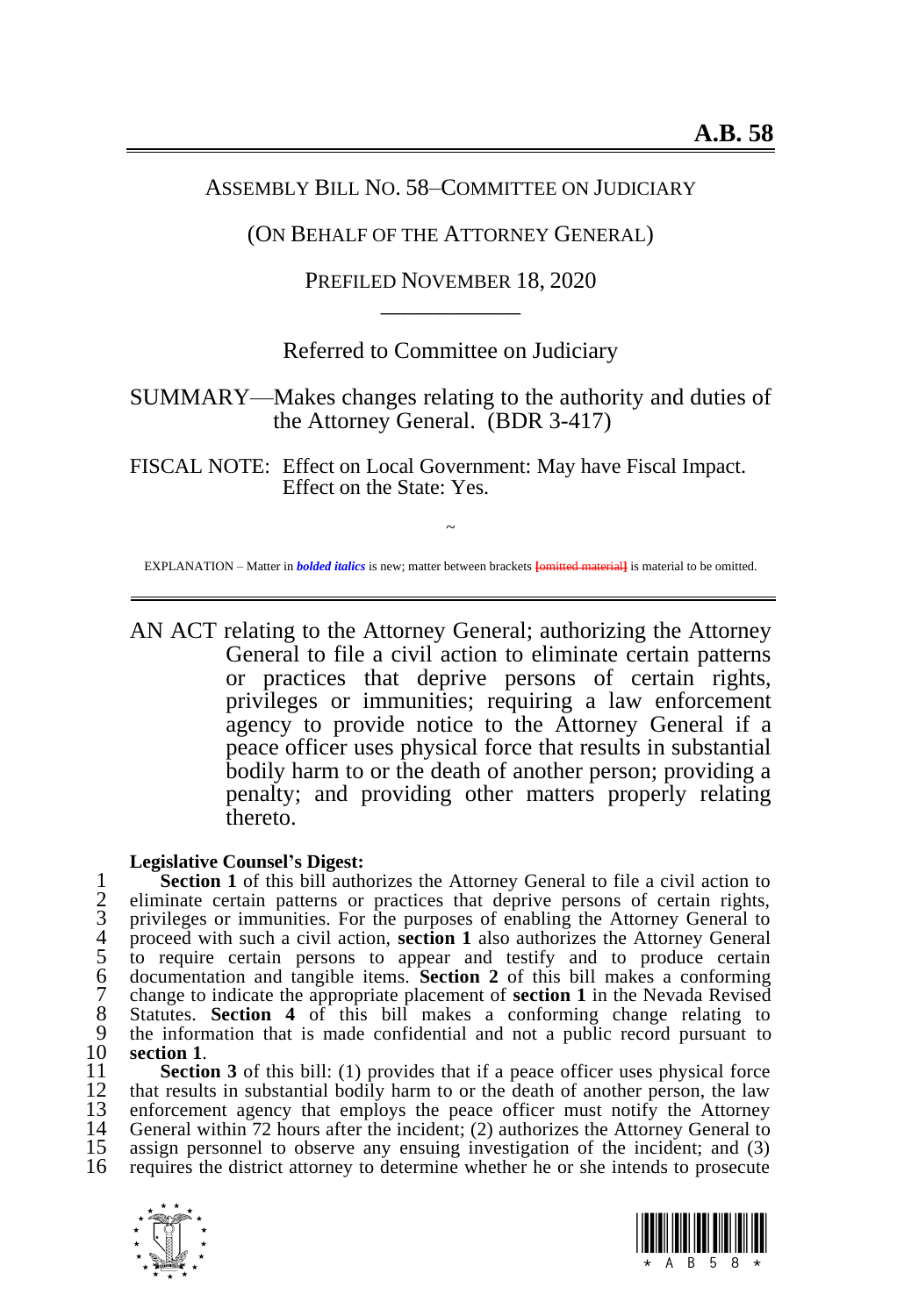17 the incident or refer the case to the Attorney General and to notify the Attorney 18 General of that determination. General of that determination.

#### <span id="page-1-0"></span>THE PEOPLE OF THE STATE OF NEVADA, REPRESENTED IN SENATE AND ASSEMBLY, DO ENACT AS FOLLOWS:

 **Section 1.** Chapter 41 of NRS is hereby amended by adding thereto a new section to read as follows:

 *1. A governmental authority, any agent thereof or any person acting on behalf of a governmental authority shall not engage in a pattern or practice of conduct by peace officers or by officials or employees of any governmental agency with responsibility for the administration of juvenile justice or the detention of juveniles that deprives persons of rights, privileges or immunities secured or protected by the Constitution or laws of the United States or this State.*

 *2. If the Attorney General has reasonable cause to believe that a violation of subsection 1 has occurred, the Attorney General, for or in the name of the State of Nevada, may, in accordance with the requirements of this section, file a civil action seeking to obtain any and all appropriate equitable and declaratory relief to eliminate the identified pattern or practice. Before filing a civil action, the Attorney General must notify the governmental authority or an agent thereof and provide the factual basis that supports his or her reasonable cause to believe that a violation of subsection 1 has occurred. If the governmental authority or an agent thereof has not changed or eliminated the pattern or practice within 60 days after receiving such notification, the Attorney General may file a civil action seeking to obtain any and all appropriate equitable and declaratory relief to eliminate the pattern or practice.*

 *3. For the purpose of carrying out the provisions of this section, the Attorney General or his or her designee may issue a subpoena to compel the attendance or testimony of a witness or the production of any relevant materials, including, without limitation, books, papers, documents, records, photographs, recordings, reports and tangible objects. If a witness refuses to attend, testify or produce materials as required by the subpoena, the Attorney General may report to the district court by petition, setting forth that:*

 *(a) Due notice has been given of the time and place of attendance or testimony of the witness or the production of materials;*

 *(b) The witness has been subpoenaed pursuant to this section; and*



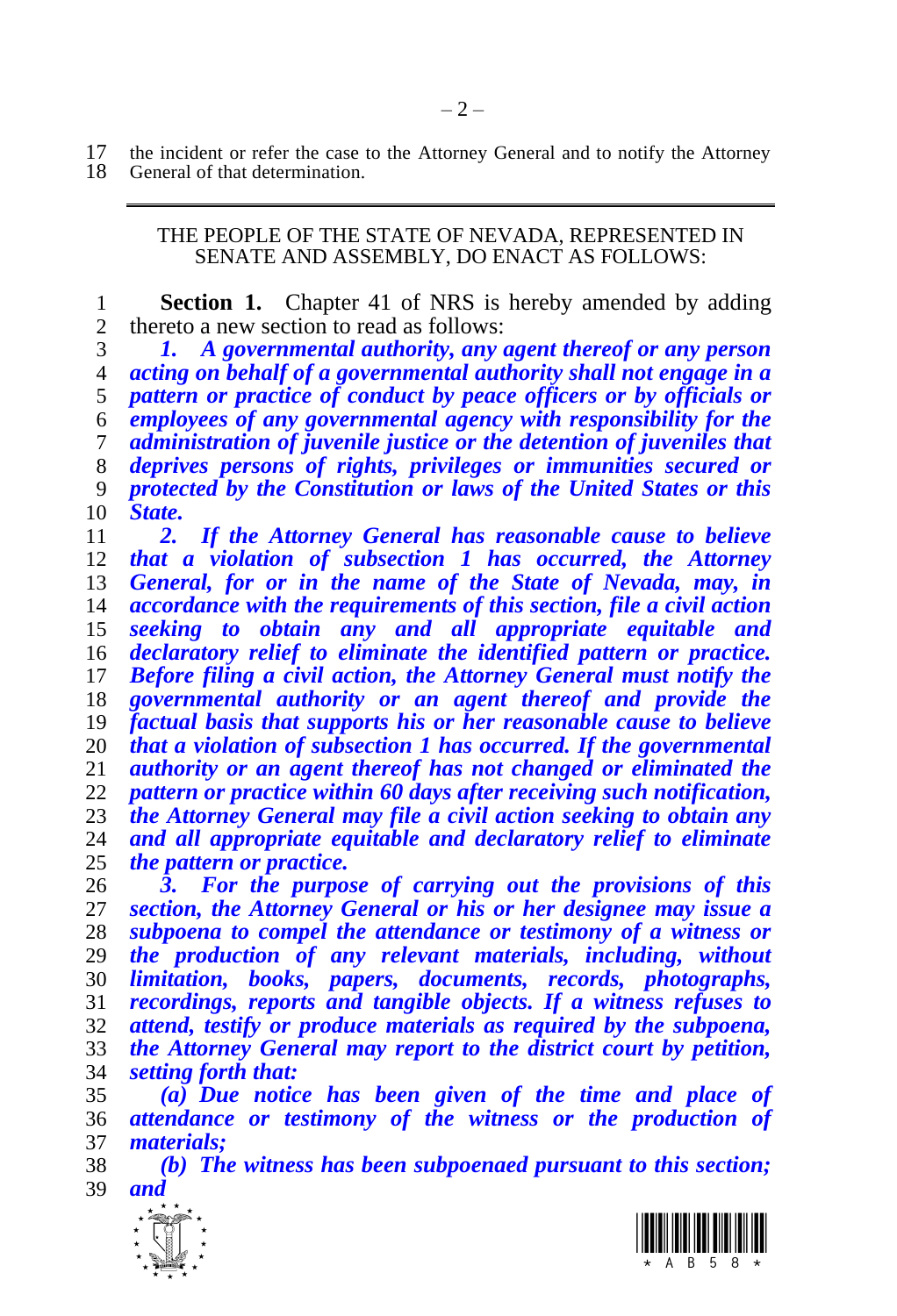*(c) The witness has failed or refused to attend, testify or produce materials as required by the subpoena, or has refused to answer questions propounded to him or her,*

 *and asking for an order of the court compelling the witness to attend, testify or produce materials. Upon receipt of such a petition, the court shall enter an order directing the witness to appear before the court at a time and place to be fixed by the court in its order, the time to be not more than 10 days after the date of the order, and then and there show cause why the witness has not attended, testified or produced materials. A certified copy of the order must be served upon the witness. If it appears to the court that the subpoena was regularly issued by the Attorney General or his or her designee, the court shall enter an order that the witness appear at a time and place fixed in the order and testify or produce materials, and that upon failure to obey the order, the witness must be dealt with as for contempt of court.*

 *4. All public officers and their deputies, assistants, clerks, subordinates or employees shall render and furnish to the Attorney General or his or her designee, when so requested, assistance and all information in the possession or within the power of the person relating to investigations carried out under the provisions of this section. Any person who willfully fails to comply with this subsection is guilty of a misdemeanor.*

 *5. Except as otherwise provided in NRS 239.0115, any procedure, testimony taken, document or other tangible evidence produced, or answer made under this section is confidential and not subject to disclosure as a public book or record unless and until the filing of a civil action pursuant to this section, except if:*

 *(a) Confidentially is waived by the person upon whom the investigative demand is made;*

*(b) Disclosure is authorized by the district court; or*

 *(c) Disclosure is made by a federal court, federal agency, governmental agency in another state or other governmental agency in this State.*

 *6. As used in this section, "peace officer" means a person upon whom some or all of the powers of a peace officer are conferred pursuant to NRS 289.150 to 289.360, inclusive.*

<span id="page-2-0"></span>**Sec. 2.** NRS 41.0305 is hereby amended to read as follows:

 41.0305 As used in NRS 41.0305 to 41.039, inclusive, *and section [1](#page-1-0) of this act,* the term "political subdivision" includes an organization that was officially designated as a community action agency pursuant to 42 U.S.C. § 2790 before that section was repealed and is included in the definition of an "eligible entity" pursuant to 42 U.S.C. § 9902, the Nevada Rural Housing Authority, an airport authority created by special act of the Legislature, a



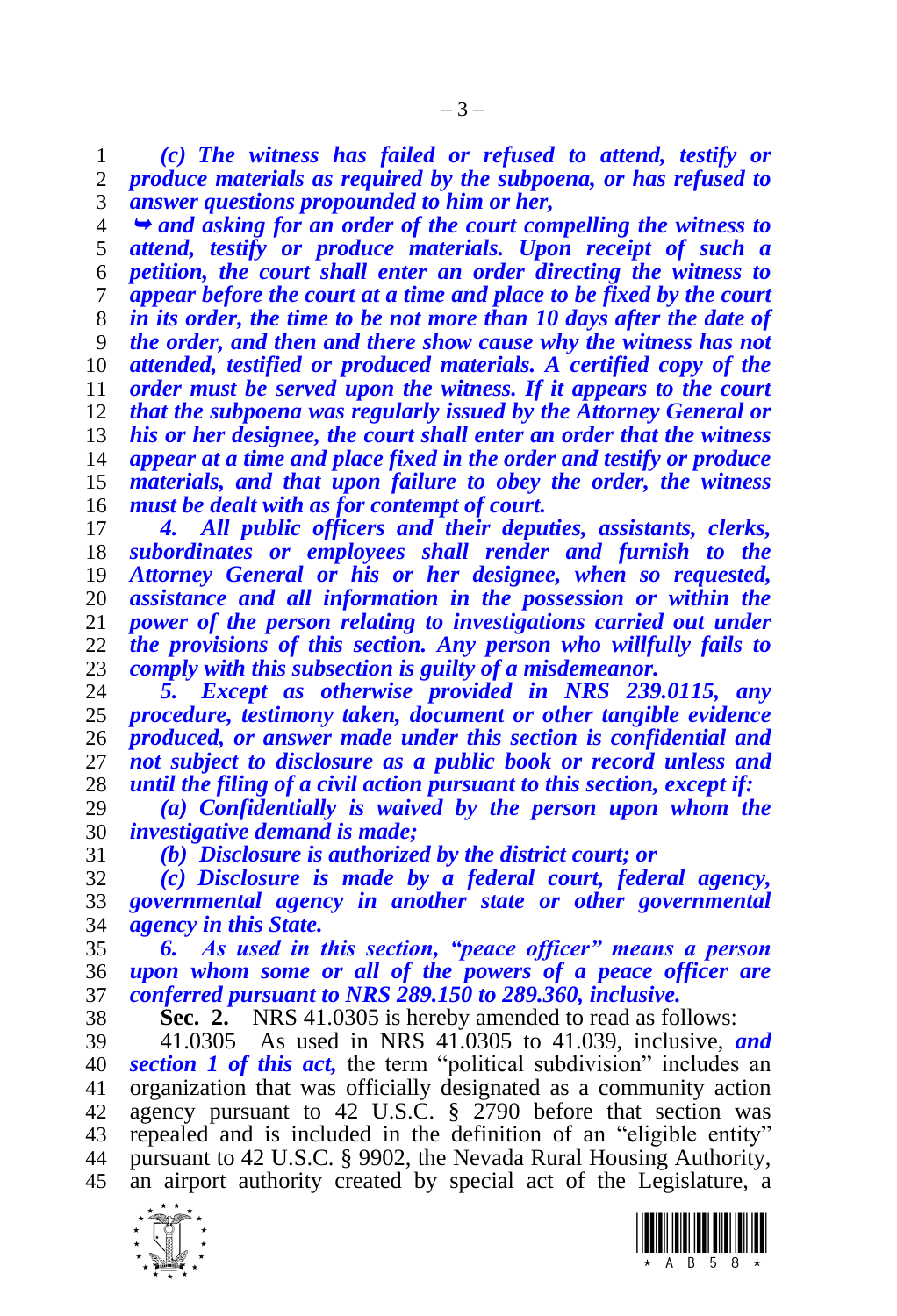regional transportation commission and a fire protection district, an irrigation district, a school district, the governing body of a charter school, any other special district that performs a governmental function, even though it does not exercise general governmental powers, and the governing body of a university school for profoundly gifted pupils.

<span id="page-3-1"></span> **Sec. 3.** Chapter 228 of NRS is hereby amended by adding thereto a new section to read as follows:

 *1. If a peace officer uses physical force that results in substantial bodily harm to or the death of another person, the law enforcement agency which employs the peace officer shall, within 72 hours after the use of such physical force, provide notice of the incident to the Office of the Attorney General.*

 *2. Upon receipt of notice of an incident pursuant to subsection 1, the Attorney General may assign personnel to observe any ensuing investigation. For purposes of maintaining the confidentiality of the investigative process, the personnel assigned to such an investigation are considered members of the investigatory team and are entitled to full access to all investigation materials and findings afforded to other members of the investigatory team.*

 *3. Upon completion of the investigation of an incident described in subsection 1, the district attorney of the county in which the incident occurred shall determine if he or she intends to prosecute the incident or refer the incident to the Attorney General and shall notify the Attorney General of his or her determination. The district attorney shall not decline to prosecute an incident before a determination by the Attorney General that the Attorney General does not intend to prosecute the incident.*

*4. As used in this section:*

 *(a) "Law enforcement agency" means any agency, office or bureau of this State or a political subdivision of this State, the primary duty of which is to enforce the law.*

 *(b) "Peace officer" means a person upon whom some or all of the powers of a peace officer are conferred pursuant to NRS 289.150 to 289.360, inclusive.*

<span id="page-3-0"></span>**Sec. 4.** NRS 239.010 is hereby amended to read as follows**:**

 239.010 1. Except as otherwise provided in this section and NRS 1.4683, 1.4687, 1A.110, 3.2203, 41.071, 49.095, 49.293, 62D.420, 62D.440, 62E.516, 62E.620, 62H.025, 62H.030, 62H.170, 62H.220, 62H.320, 75A.100, 75A.150, 76.160, 78.152, 80.113, 81.850, 82.183, 86.246, 86.54615, 87.515, 87.5413, 87A.200, 87A.580, 87A.640, 88.3355, 88.5927, 88.6067, 88A.345, 88A.7345, 89.045, 89.251, 90.730, 91.160, 116.757, 116A.270, 116B.880, 118B.026, 119.260, 119.265, 119.267, 119.280, 119A.280,

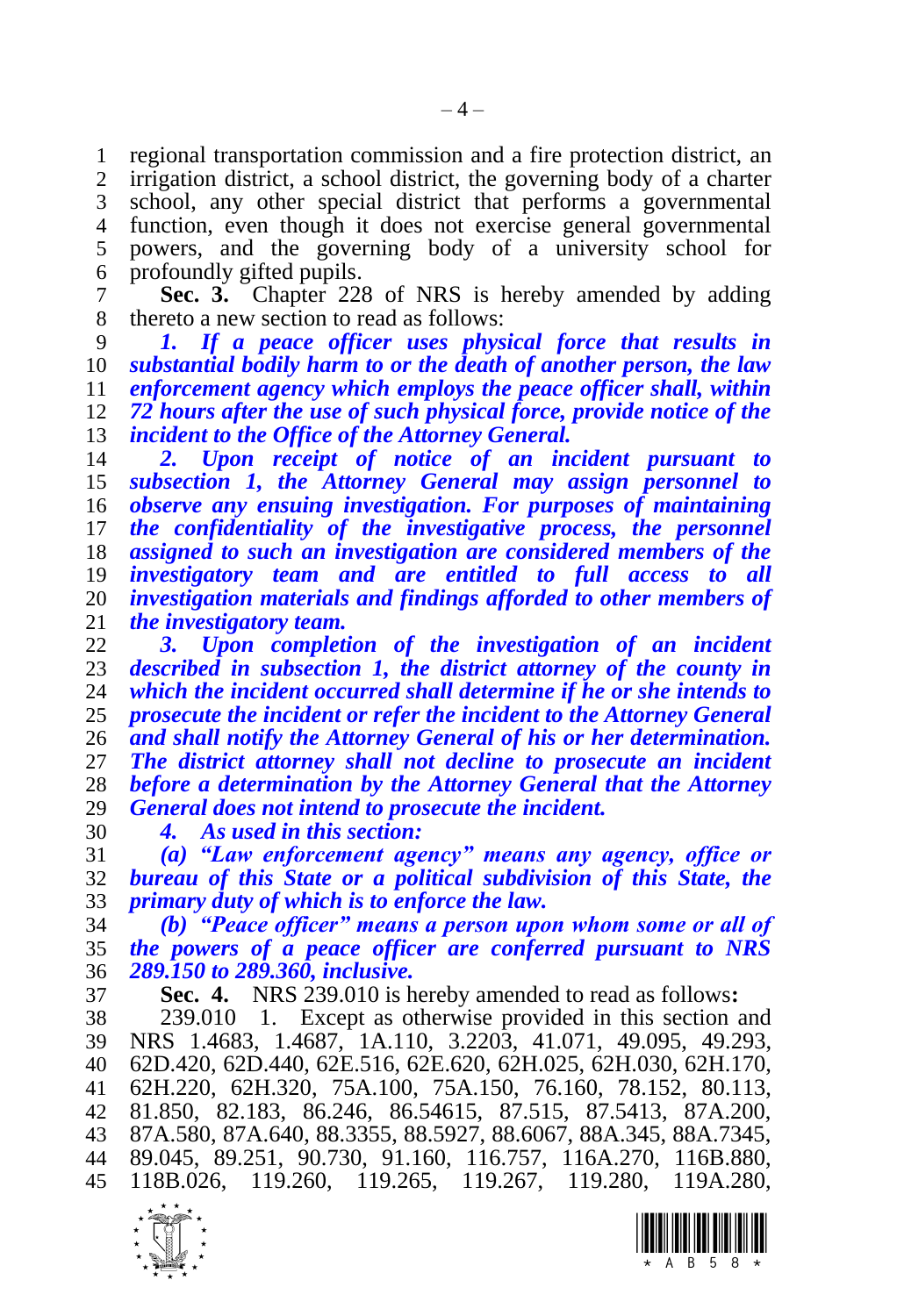119A.653, 119A.677, 119B.370, 119B.382, 120A.690, 125.130, 125B.140, 126.141, 126.161, 126.163, 126.730, 127.007, 127.057, 127.130, 127.140, 127.2817, 128.090, 130.312, 130.712, 136.050, 159.044, 159A.044, 172.075, 172.245, 176.01249, 176.015, 176.0625, 176.09129, 176.156, 176A.630, 178.39801, 178.4715, 178.5691, 179.495, 179A.070, 179A.165, 179D.160, 200.3771, 200.3772, 200.5095, 200.604, 202.3662, 205.4651, 209.392, 209.3923, 209.3925, 209.419, 209.429, 209.521, 211A.140, 213.010, 213.040, 213.095, 213.131, 217.105, 217.110, 217.464, 217.475, 218A.350, 218E.625, 218F.150, 218G.130, 218G.240, 218G.350, 226.300, 228.270, 228.450, 228.495, 228.570, 231.069, 231.1473, 233.190, 237.300, 239.0105, 239.0113, 239.014, 239B.030, 239B.040, 239B.050, 239C.140, 239C.210, 239C.230, 239C.250, 239C.270, 239C.420, 240.007, 241.020, 241.030, 241.039, 242.105, 244.264, 244.335, 247.540, 247.550, 247.560, 250.087, 250.130, 250.140, 250.150, 268.095, 268.0978, 268.490, 268.910, 269.174, 271A.105, 281.195, 281.805, 281A.350, 281A.680, 281A.685, 281A.750, 281A.755, 281A.780, 284.4068, 286.110, 286.118, 287.0438, 289.025, 289.080, 289.387, 289.830, 293.4855, 293.5002, 293.503, 293.504, 293.558, 293.5757, 293.870, 293.906, 293.908, 293.910, 293B.135, 293D.510, 331.110, 332.061, 332.351, 333.333, 333.335, 338.070, 338.1379, 338.1593, 338.1725, 338.1727, 348.420, 349.597, 349.775, 353.205, 353A.049, 353A.085, 353A.100, 353C.240, 360.240, 360.247, 360.255, 360.755, 361.044, 361.2242, 361.610, 365.138, 366.160, 368A.180, 370.257, 370.327, 372A.080, 378.290, 378.300, 379.0075, 379.008, 379.1495, 385A.830, 385B.100, 387.626, 387.631, 388.1455, 388.259, 388.501, 388.503, 388.513, 388.750, 388A.247, 388A.249, 391.033, 391.035, 391.0365, 391.120, 391.925, 392.029, 392.147, 392.264, 392.271, 392.315, 392.317, 392.325, 392.327, 392.335, 392.850, 393.045, 394.167, 394.16975, 394.1698, 394.447, 394.460, 394.465, 396.3295, 396.405, 396.525, 396.535, 396.9685, 398A.115, 408.3885, 408.3886, 408.3888, 408.5484, 412.153, 414.280, 416.070, 422.2749, 422.305, 422A.342, 422A.350, 425.400, 427A.1236, 427A.872, 432.028, 432.205, 432B.175, 432B.280, 432B.290, 432B.407, 432B.430, 432B.560, 432B.5902, 432C.140, 432C.150, 433.534, 433A.360, 437.145, 437.207, 439.4941, 439.840, 439.914, 439B.420, 439B.754, 439B.760, 440.170, 441A.195, 441A.220, 441A.230, 442.330, 442.395, 442.735, 442.774, 445A.665, 445B.570, 445B.7773, 447.345, 449.209, 449.245, 449.4315, 449A.112, 450.140, 450B.188, 453.164, 453.720, 453A.610, 453A.700, 458.055, 458.280, 459.050, 459.3866, 459.555, 459.7056, 459.846, 463.120, 463.15993, 463.240, 463.3403, 463.3407, 463.790, 467.1005, 480.535, 480.545, 480.935, 480.940, 481.063, 481.091, 481.093, 482.170, 482.5536,

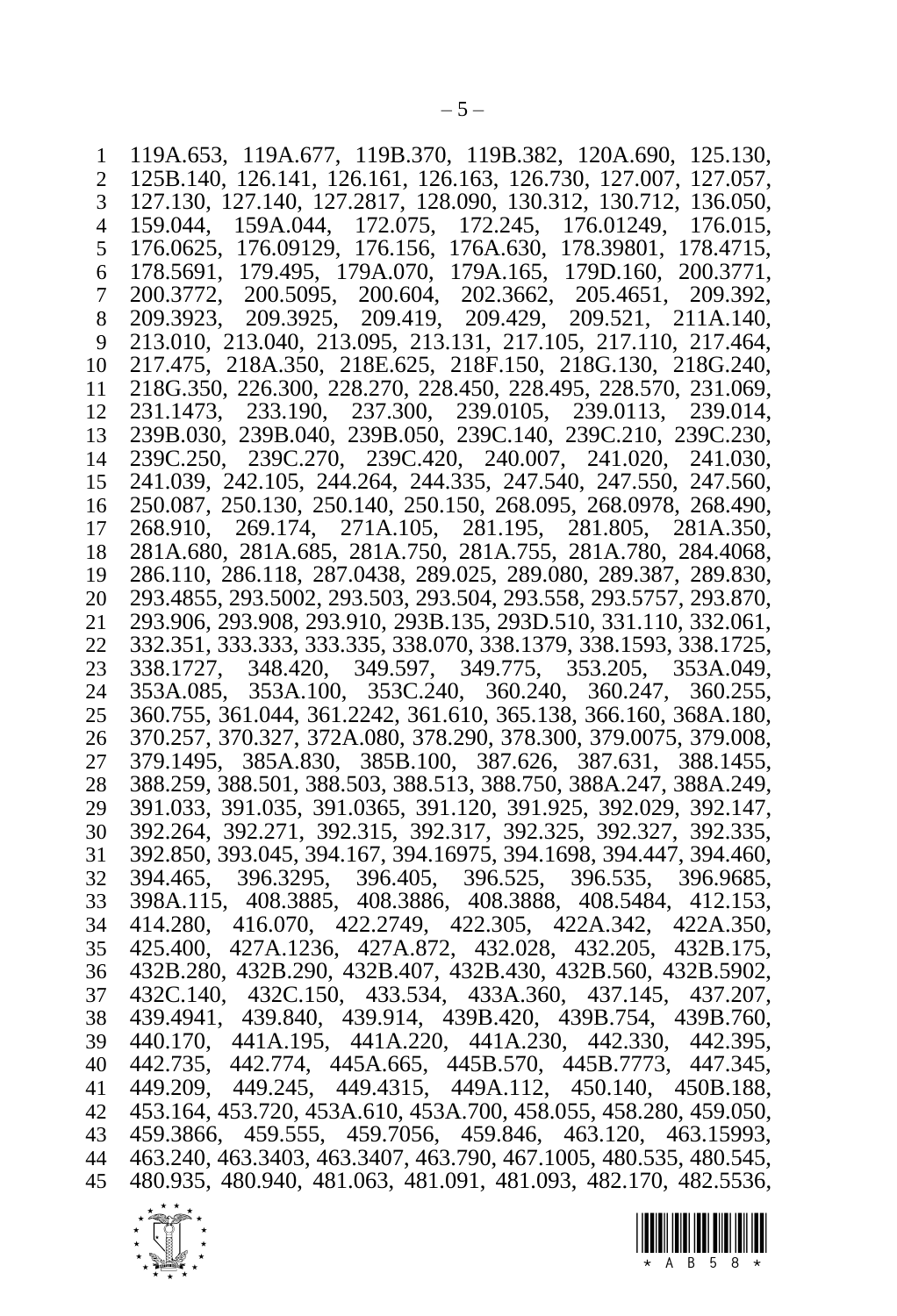483.340, 483.363, 483.575, 483.659, 483.800, 484A.469, 484E.070, 485.316, 501.344, 503.452, 522.040, 534A.031, 561.285, 571.160, 584.655, 587.877, 598.0964, 598.098, 598A.110, 599B.090, 603.070, 603A.210, 604A.303, 604A.710, 612.265, 616B.012, 616B.015, 616B.315, 616B.350, 618.341, 618.425, 622.238, 622.310, 623.131, 623A.137, 624.110, 624.265, 624.327, 625.425, 625A.185, 628.418, 628B.230, 628B.760, 629.047, 629.069, 630.133, 630.2673, 630.30665, 630.336, 630A.555, 631.368, 632.121, 632.125, 632.3415, 632.405, 633.283, 633.301, 633.4715, 633.524, 634.055, 634.214, 634A.185, 635.158, 636.107, 637.085, 637B.288, 638.087, 638.089, 639.2485, 639.570, 640.075, 640A.220, 640B.730, 640C.580, 640C.600, 640C.620, 640C.745, 640C.760, 640D.190, 640E.340, 641.090, 641.221, 641.325, 641A.191, 641A.262, 641A.289, 641B.170, 641B.282, 641B.460, 641C.760, 641C.800, 642.524, 643.189, 644A.870, 645.180, 645.625, 645A.050, 645A.082, 645B.060, 645B.092, 645C.220, 645C.225, 645D.130, 645D.135, 645G.510, 645H.320, 645H.330, 647.0945, 647.0947, 648.033, 648.197, 649.065, 649.067, 652.228, 653.900, 654.110, 656.105, 657A.510, 661.115, 665.130, 665.133, 669.275, 669.285, 669A.310, 671.170, 673.450, 673.480, 675.380, 676A.340, 676A.370, 677.243, 678A.470, 678C.710, 678C.800, 679B.122, 679B.124, 679B.152, 679B.159, 679B.190, 679B.285, 679B.690, 680A.270, 681A.440, 681B.260, 681B.410, 681B.540, 683A.0873, 685A.077, 686A.289, 686B.170, 686C.306, 687A.110, 687A.115, 687C.010, 688C.230, 688C.480, 688C.490, 689A.696, 692A.117, 692C.190, 692C.3507, 692C.3536, 692C.3538, 692C.354, 692C.420, 693A.480, 693A.615, 696B.550, 696C.120, 703.196, 704B.325, 706.1725, 706A.230, 710.159, 711.600, *and section [1](#page-1-0) of this act,* sections 35, 38 and 41 of chapter 478, Statutes of Nevada 2011 and section 2 of chapter 391, Statutes of Nevada 2013 and unless otherwise declared by law to be confidential, all public books and public records of a governmental entity must be open at all times during office hours to inspection by any person, and may be fully copied or an abstract or memorandum may be prepared from those public books and public records. Any such copies, abstracts or memoranda may be used to supply the general public with copies, abstracts or memoranda of the records or may be used in any other way to the advantage of the governmental entity or of the general public. This section does not supersede or in any manner affect the federal laws governing copyrights or enlarge, diminish or affect in any other manner the rights of a person in any written book or record which is copyrighted pursuant to federal law.

 2. A governmental entity may not reject a book or record which is copyrighted solely because it is copyrighted.